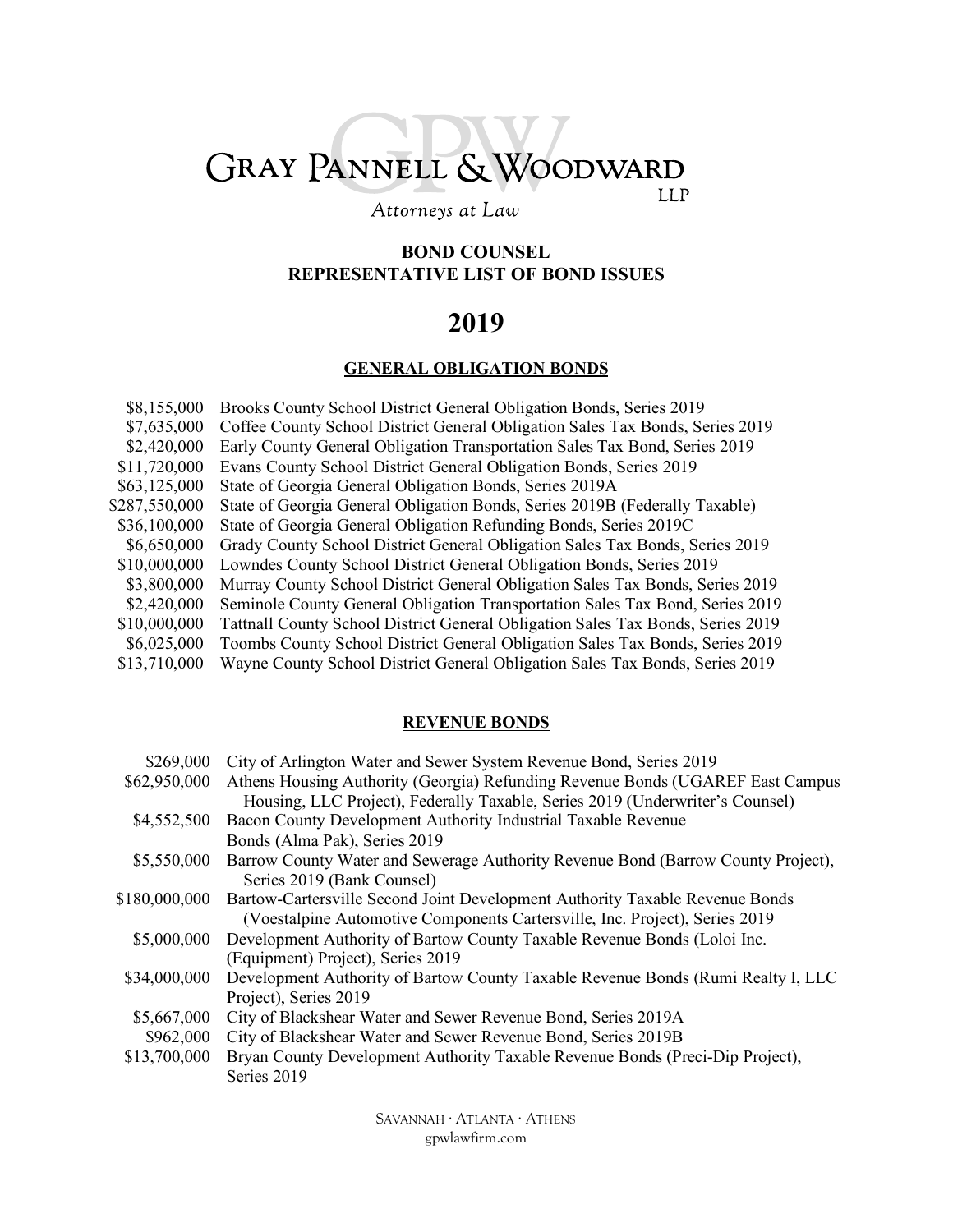| \$21,000,000    | Bryan County Public Facilities Authority Revenue Bond (Bryan County Projects),<br>Series 2019 |
|-----------------|-----------------------------------------------------------------------------------------------|
| \$4,220,000     | Carroll County Water Authority Revenue Refunding Bonds, Series 2019                           |
| \$3,410,000     | Chatham County Recreation Authority Revenue Bonds (Tybee Island Marine Science                |
|                 | Center Project), Series 2019                                                                  |
| \$75,565,000    | Columbus Building Authority Lease Revenue Refunding Bonds, Series 2019                        |
| \$5,000,000     | Columbus Building Authority Lease Revenue Bond, Series 2019A                                  |
|                 |                                                                                               |
| \$2,364,000     | City of Darien Water and Sewer Refunding Revenue Bond, Series 2019                            |
| \$50,000,000    | Dalton-Whitfield County Joint Development Authority Taxable Revenue Bonds (Hanwha             |
|                 | Q Cells USA, Inc. (Equipment) Project), Series 2019                                           |
| \$45,120,000    | Downtown Savannah Authority (Georgia) Taxable Revenue Bonds (Savannah Arena                   |
|                 | Project), Series 2019                                                                         |
| \$8,440,000     | Downtown Savannah Authority (Georgia) Refunding Revenue Bond (City of Savannah                |
|                 | Project), Series 2019                                                                         |
| \$9,685,000     | Downtown Savannah Authority (Georgia) Taxable Revenue Bonds (City of Savannah                 |
|                 | River Street Parking Project), Series 2019                                                    |
| \$13,010,000    | Effingham County Industrial Development Authority Taxable Refunding Revenue Bond,             |
|                 | Series 2019                                                                                   |
| \$2,245,000     | Franklin County Water and Sewer Revenue Bond, Series 2019                                     |
| \$120,000,000   | Development Authority of Fulton County Taxable Revenue Bonds (1150 GS Green LLC               |
|                 | Project), Series 2019                                                                         |
| \$55,000,000    | Development Authority of Fulton County Taxable Revenue Bonds (ATL Fairburn JV,                |
|                 | LLC Project), Series 2019                                                                     |
| \$62,500,000    | Development Authority of Fulton County Taxable Revenue Bonds (Chattahoochee                   |
|                 | Logistics Center, LLC Project), Series 2019                                                   |
| \$11,190,000    | Gilmer County Building Authority Refunding Revenue Bonds (Gilmer County                       |
|                 | Courthouse Project), Series 2019                                                              |
| \$5,200,000     | Greene County Development Authority Taxable Revenue Bonds (Shaan & Suri                       |
|                 |                                                                                               |
|                 | Investment, LLC Project), Series 2019                                                         |
| \$2,581,000     | City of Hogansville Junior Lien Combined Public Utility System Revenue Bond, Series           |
|                 | 2019A                                                                                         |
| \$2,025,000     | City of Hogansville Junior Lien Combined Public Utility System Revenue Bond, Series           |
|                 | 2019B                                                                                         |
| \$13,000,000    | Development Authority of Houston County Taxable Revenue Bonds (Interfor U.S. Inc.             |
|                 | (Equipment) Project), Series 2019                                                             |
|                 | \$19,975,000 Jackson County Industrial Development Authority (Georgia) Taxable Revenue Bonds  |
|                 | (Economic Development Project), Series 2019                                                   |
| \$1,600,000,000 | Jackson County Industrial Development Authority Taxable Revenue Bonds (SK Battery             |
|                 | America, Inc. Project), Series 2019                                                           |
| \$18,305,000    | Liberty County Industrial Authority Taxable Refunding Revenue Bond, Series 2019               |
| \$8,125,000     | Macon-Bibb County Urban Development Authority Refunding Revenue Bond                          |
|                 | (Convention Center Public Contribution Project), Series 2019                                  |
| \$16,780,000    | Monroe County Public Facilities Authority Revenue Bonds (Governmental Capital Outlay          |
|                 | Projects), Series 2019                                                                        |
| \$32,500,000    | Murray County Development Authority Taxable Revenue Bond (Scannell Properties                 |
|                 | Project), Series 2019                                                                         |
| \$5,530,000     | Paulding County Industrial Building Authority Taxable Refunding Revenue Bonds                 |
|                 | (Paulding County Economic Development Projects), Series 2019                                  |
| \$954,000       | City of Pembroke Water and Sewer Revenue Bond, Series 2019                                    |
|                 |                                                                                               |
| \$8,700,000     | Pierce County Industrial Development and Building Authority Taxable Revenue Bond              |
|                 | (Southern Eagle), Series 2019                                                                 |